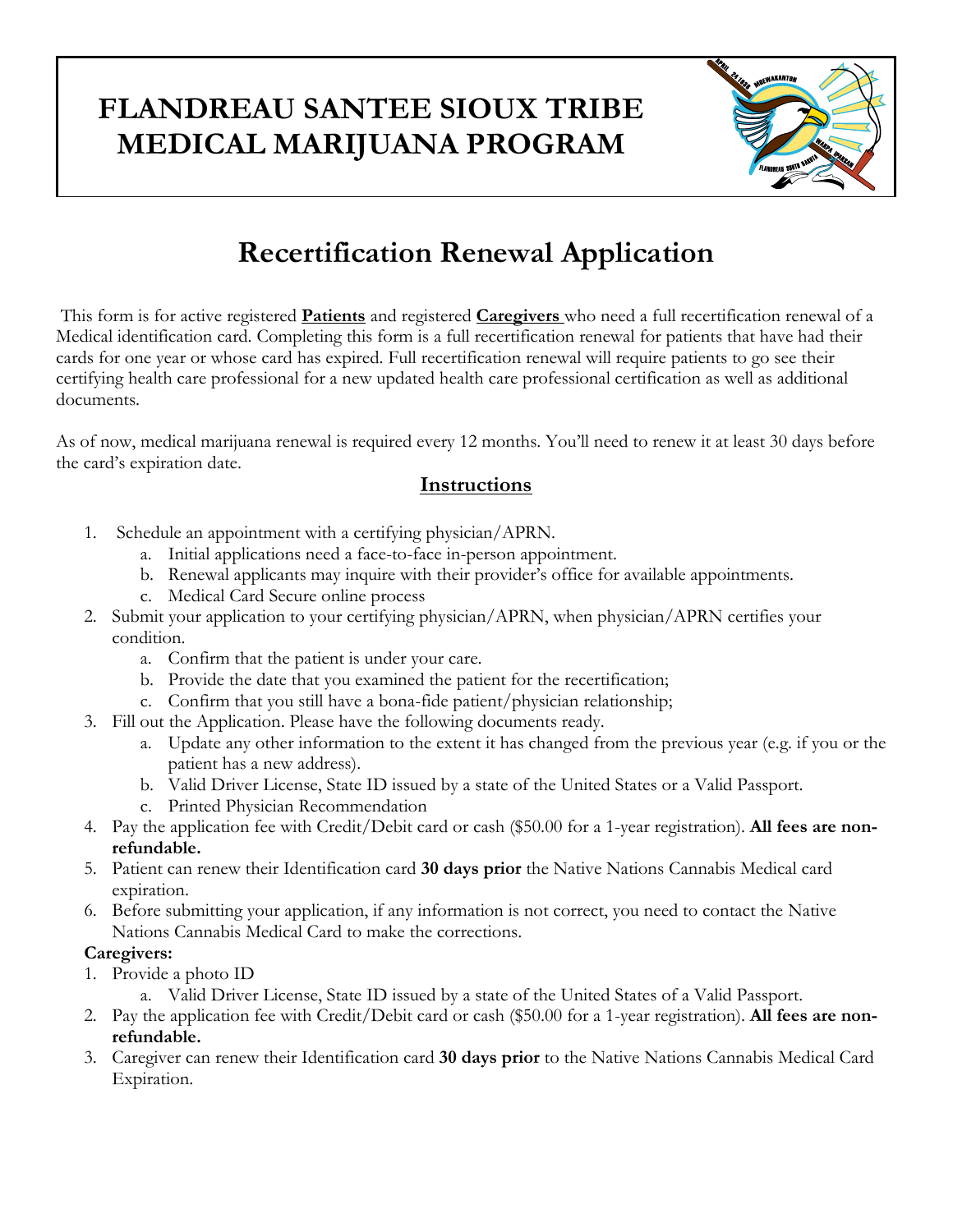# **FLANDREAU SANTEE SIOUX TRIBE MEDICAL MARIJUANA PROGRAM**

 **Application Form for Medical Card Identification**



| Section A: Cardholder Information                       |       |                                   |          |  |  |  |
|---------------------------------------------------------|-------|-----------------------------------|----------|--|--|--|
| Legal First Name                                        |       | Middle Initial<br>Legal Last Name |          |  |  |  |
|                                                         |       |                                   |          |  |  |  |
|                                                         |       |                                   |          |  |  |  |
| Date of Birth (MM/DD/YY)                                |       | Telephone Number                  |          |  |  |  |
|                                                         |       |                                   |          |  |  |  |
| Current Mailing Address including Apartment/Suite/Lot # |       |                                   |          |  |  |  |
|                                                         |       |                                   |          |  |  |  |
|                                                         |       |                                   |          |  |  |  |
| City                                                    | State |                                   | Zip Code |  |  |  |
|                                                         |       |                                   |          |  |  |  |

| Section B: Caregiver Information (required only if designating a caregiver) |                |                  |  |  |  |  |  |
|-----------------------------------------------------------------------------|----------------|------------------|--|--|--|--|--|
| Legal First Name                                                            | Middle Initial | Legal Last Name  |  |  |  |  |  |
|                                                                             |                |                  |  |  |  |  |  |
| Date of Birth (MM/DD/YY)                                                    |                | Telephone Number |  |  |  |  |  |
|                                                                             |                |                  |  |  |  |  |  |
| Current Mailing Address including Apartment/Suite/Lot #                     |                |                  |  |  |  |  |  |
|                                                                             |                |                  |  |  |  |  |  |
|                                                                             |                |                  |  |  |  |  |  |
| City                                                                        | State          | Zip Code         |  |  |  |  |  |
|                                                                             |                |                  |  |  |  |  |  |
| Other Names Used by Caregiver (maiden Name(s), Nicknames, etc.)             |                |                  |  |  |  |  |  |
|                                                                             |                |                  |  |  |  |  |  |
| Relationship to Patient:                                                    |                |                  |  |  |  |  |  |

#### **Section C: Patient/Caregiver Signature & Date**

I attest the information I provided is true and accurate and that I will comply with the requirements of the Native Nations Medical Marijuana Program. I understand that falsified or fraudulent information may be reported to law enforcement and result in criminal prosecution. I authorize the Native Nations Medical Marijuana Program to print on my Native Nation Cannabis Medical Card.

#### **Signature of Patient:\_\_\_\_\_\_\_\_\_\_\_\_\_\_\_\_\_\_\_\_\_\_\_\_\_\_\_\_\_\_\_\_\_\_\_\_\_\_\_\_\_\_\_\_\_\_\_\_\_\_ Date:\_\_\_\_\_\_\_\_\_\_\_\_\_\_\_\_\_\_\_\_\_**

I attest the information I provided is true and accurate and that I will comply with the requirements of the Native Nations Medical Marijuana Program. I agree to serve as the patient's primary caregiver, am at least 21 years old, have no convictions that disqualify me from serving as primary caregiver, and authorize the Nation Nations Cannabis Medical Cards Program to use the information provided in this application to perform a criminal background check. I understand that falsified or fraudulent information may be reported to law enforcement and result in criminal prosecution. I authorize the Native Nations Medical Marijuana Program to print on my Native Nation Cannabis Medical Card.

#### **Signature of**

**Caregiver: Caregiver:** 

| For Official Use Only |                                                                 |     |  |  |  |  |
|-----------------------|-----------------------------------------------------------------|-----|--|--|--|--|
| Fee Paid              | Copy of Proof of Identification                                 | ID# |  |  |  |  |
|                       | Payment Type: Cash, Check, CC Mo/ck#<br>Physical Form Completed |     |  |  |  |  |
| Date Issued:          | Issued by:                                                      |     |  |  |  |  |